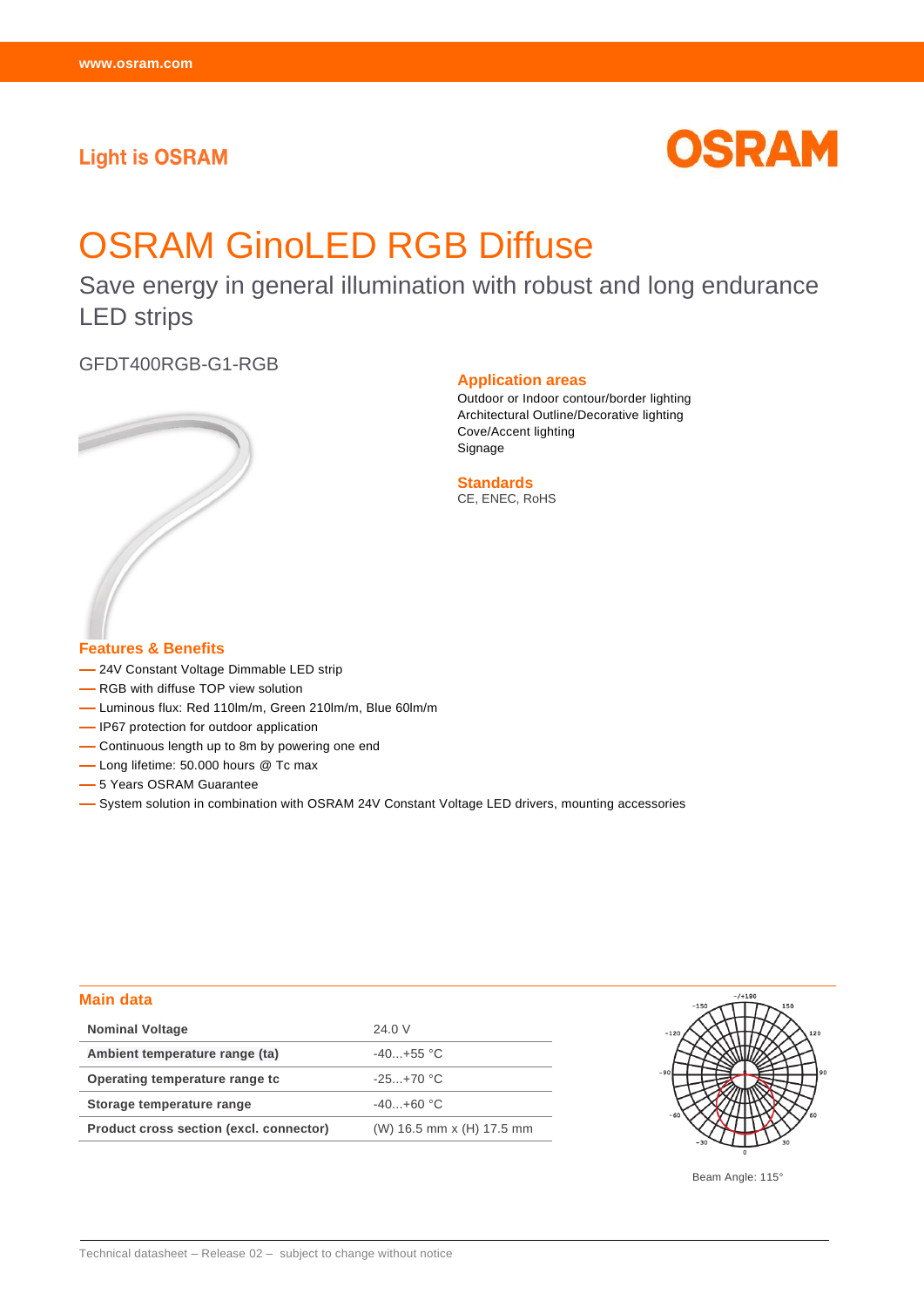## **Mechanical data**



| GFDT400RGB-G1-RGB-01 |                |                 |                 |                  |  |
|----------------------|----------------|-----------------|-----------------|------------------|--|
|                      | Length<br>[mm] | Width W<br>[mm] | Heigh H<br>[mm] | Unit Cut<br>[mm] |  |
| Min.                 | 995            | 16              | 16.5            |                  |  |
| Typ.                 | 1000           | 16.5            | 17              | 83.3             |  |
| Max.                 | 1005           | 17              | 17.5            |                  |  |

| GFDT400RGB-G1-RGB-05 |                |                 |                 |                  |  |
|----------------------|----------------|-----------------|-----------------|------------------|--|
|                      | Length<br>[mm] | Width W<br>[mm] | Heigh H<br>[mm] | Unit Cut<br>[mm] |  |
| Min.                 | 4985           | 16              | 16.5            |                  |  |
| Typ.                 | 5000           | 16.5            | 17              | 83.3             |  |
| Max.                 | 5015           | 17              | 17.5            |                  |  |
|                      |                |                 |                 |                  |  |



| Cable Yellow: | $DC24V$ "+" |
|---------------|-------------|
| Cable Red:    | Color Red   |
| Cable Green:  | Color Green |
| Cable Blue:   | Color Blue  |

## **GFDT400RGB-G1-RGB TOP bending direction** (yellow: light emitting surface)

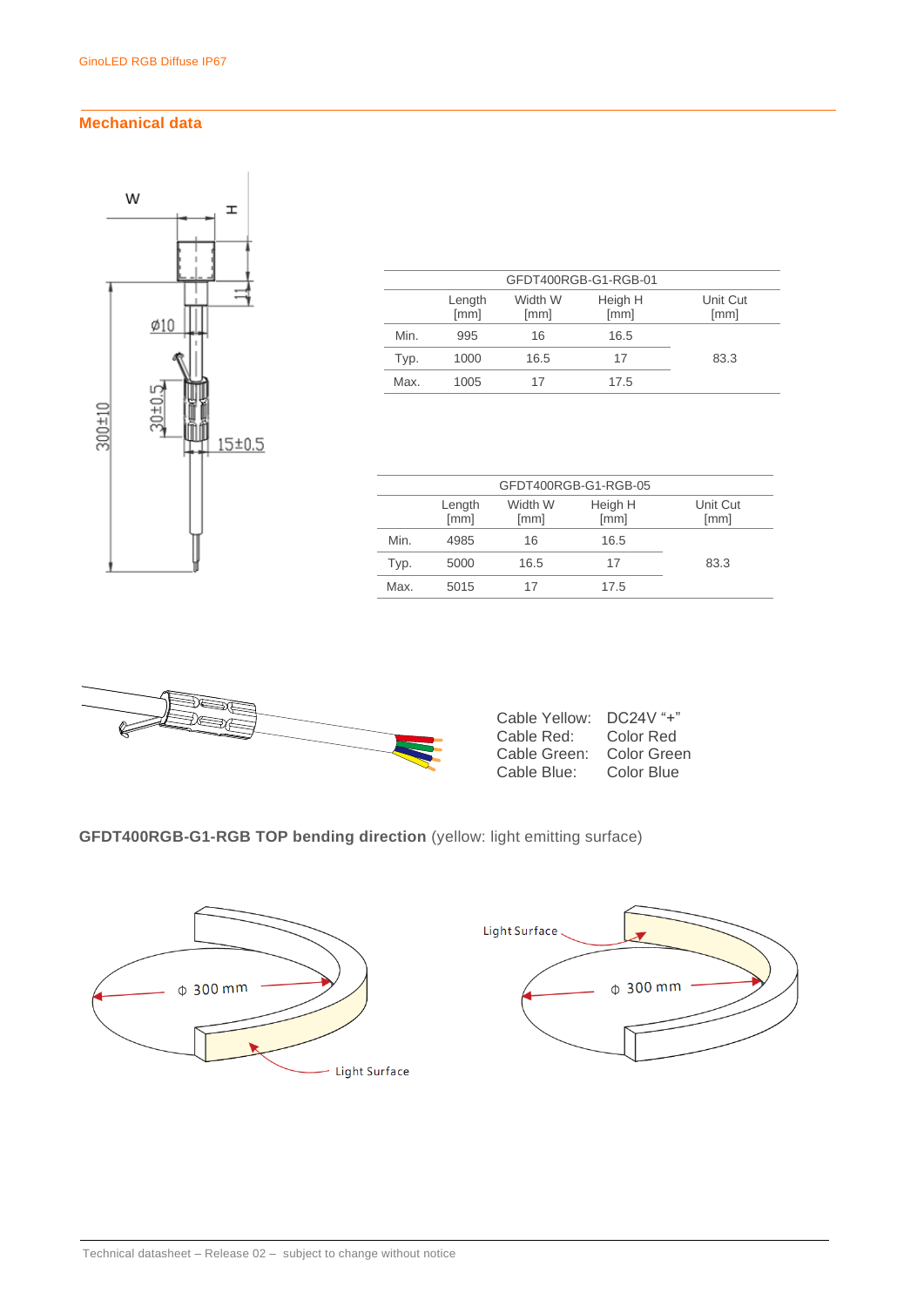### GinoLED RGB Diffuse IP67

### **Optional accessories**





Tail Plug (1pc)<br>[Contain Silicone Gasket (1pc)] PC Cover (1pc)

## **Clip: FX-GFPM-G1-TT-22H20-35**





 $52 \pm 0.5$ 

 $52+0.5$ 

24.5±0.5

 $25 + 0.5$ 



24.5±0.5

 $25 \pm 0.5$ 

| Note: Unless otherwise stated, the tolerance of the profile is $\pm 0.5$ mm. |          |                       |  |  |
|------------------------------------------------------------------------------|----------|-----------------------|--|--|
| Clip No.                                                                     | Hole No. | <b>Screw Hole(mm)</b> |  |  |
|                                                                              |          | Ø3.5                  |  |  |





| Clip No. | Hole No. | Screw Hole(mm)    |    | $L(mm)$ $L1(mm)$ $L3(mm)$ $L4(mm)$ $W(mm)$ $H(mm)$ |      |  |
|----------|----------|-------------------|----|----------------------------------------------------|------|--|
|          |          | $\varnothing$ 3.5 | 35 |                                                    | 20.7 |  |

## **Track: FX-GFPM-G1-TT-22H20-1000**

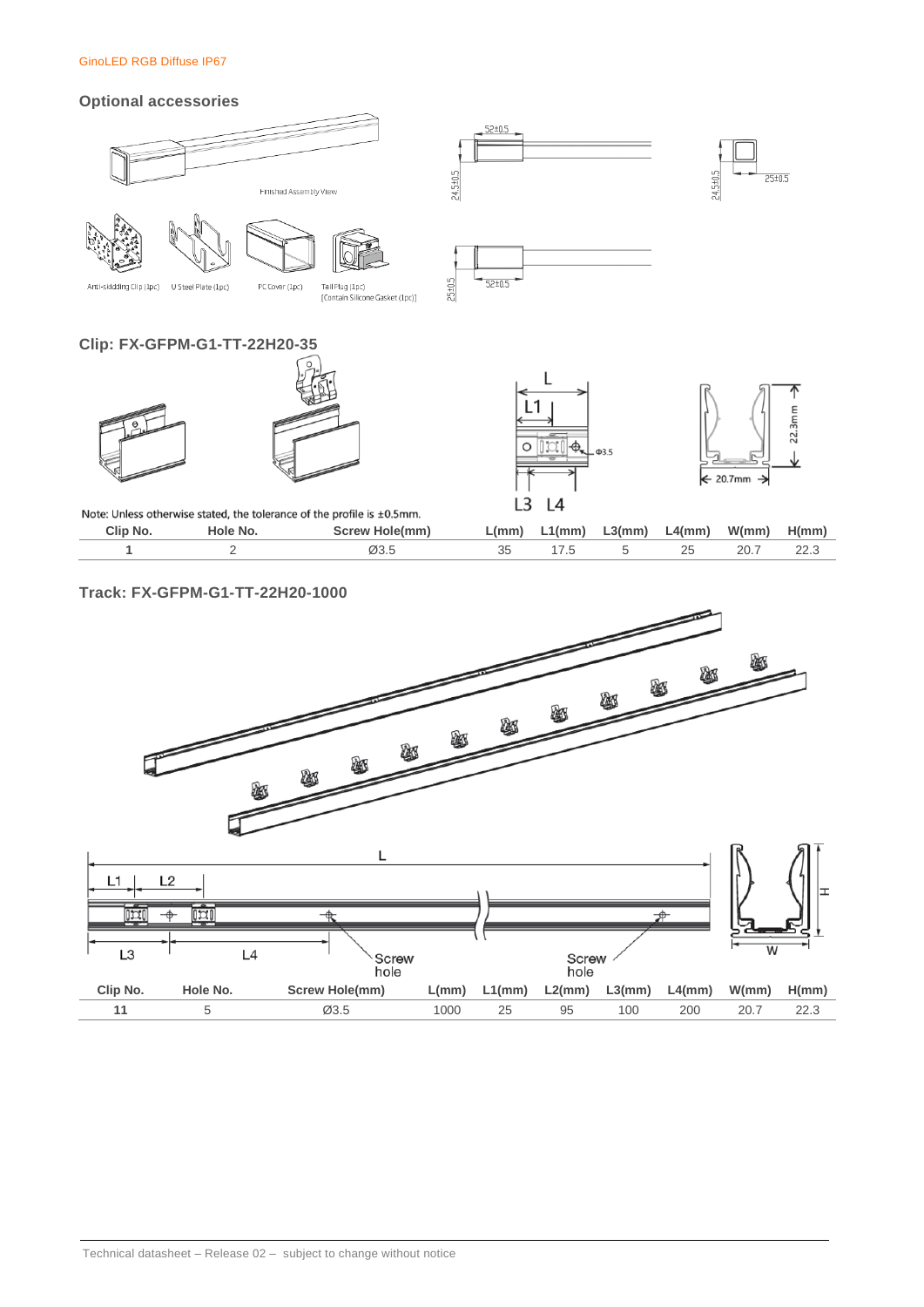## **Technical data**

## **GENERAL**

| <b>Dimmable</b>                  | Pulse width modulation (PWM)                                    |
|----------------------------------|-----------------------------------------------------------------|
| Dimming range                    | $1100\%$                                                        |
| Lifetime                         | 50.000 hrs (L70B50 & L80B10, Tp rated)                          |
| Adhesive tape on backside        | 3M                                                              |
| <b>Complementary systems</b>     | Connectors, Profiles and covers, OPTOTRONIC drivers and dimmers |
| Minimum bending radius           | $15 \text{ cm}$                                                 |
| <b>Protection type</b>           | <b>IP67</b>                                                     |
| Classification acc. to IEC 62031 | Built-in                                                        |

## **REFERENCE DATA**

| Red<br>620-626<br>GFDT400RGB-G1<br>110<br>4.5 | 25 |
|-----------------------------------------------|----|
|                                               |    |
| Green 518-524<br>210<br>4.8                   | 25 |
| <b>Blue</b><br>$466-472$<br>60<br>5.7         | 25 |
| <b>RGB</b><br>380<br>15                       | 25 |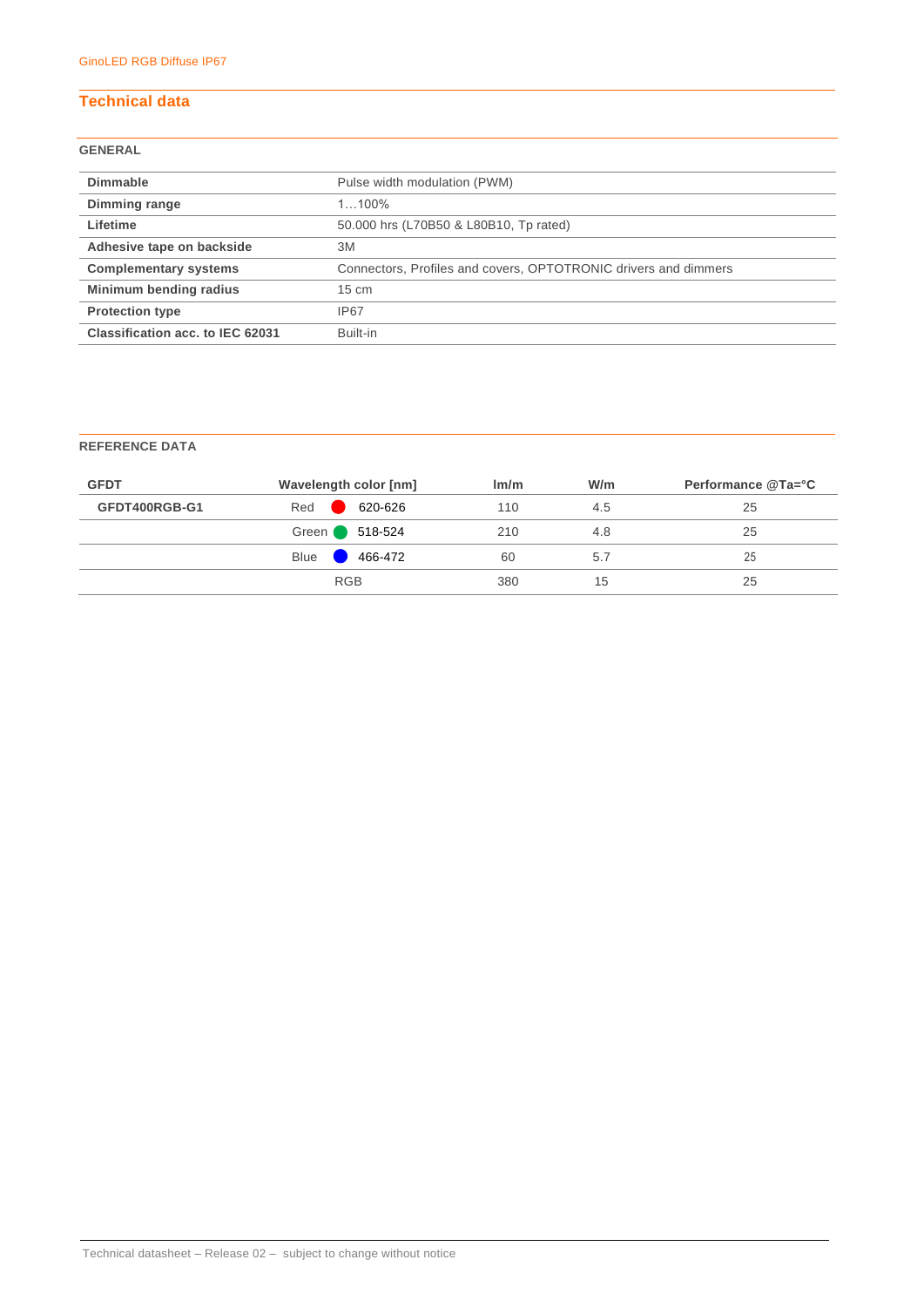## **Luminous Flux maintenance according to Tp value**



Lumen maintenance VS average lifetime

Note: Light flux varies with the temperature measured @Tc point; nominal values is given @Tc = Tp. Flux increases when Tc decreases.